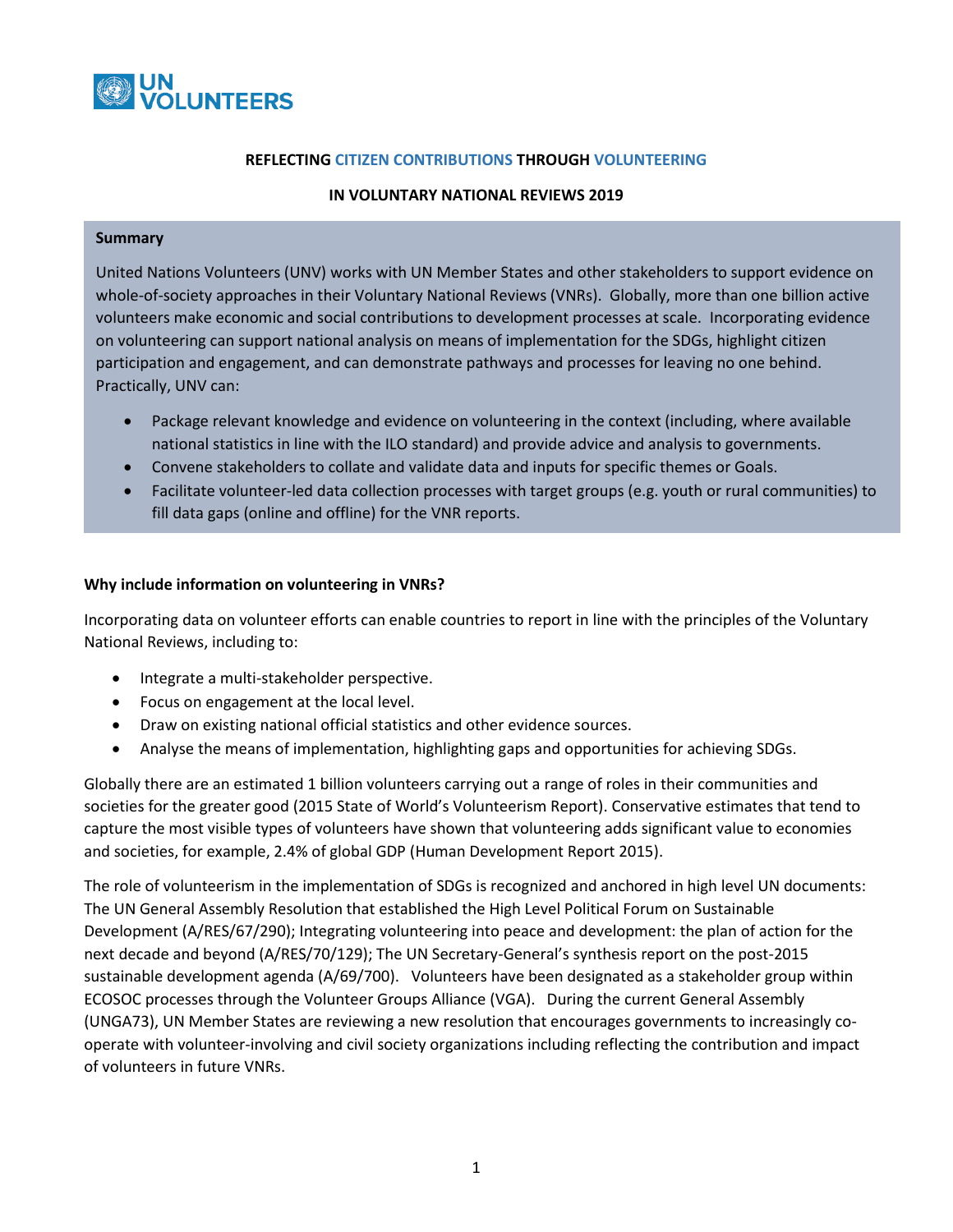

| Arab States <b>iiiii</b> 8.9m<br>Latin America & the Caribbean Alle 9.4 m<br>North America <b>HIII RIIIII 16</b> 20.7m |         | Africa <i>Villivi 12.1m</i>    |    |    | 28.7m<br>29.2m |                                                                                              |    |    |    |    |     | <b>Total full-time</b><br>equivalent<br>volunteering<br>by region |  |
|------------------------------------------------------------------------------------------------------------------------|---------|--------------------------------|----|----|----------------|----------------------------------------------------------------------------------------------|----|----|----|----|-----|-------------------------------------------------------------------|--|
|                                                                                                                        |         |                                |    |    |                | World <b>VINSING AND INSTITUTE OF THE EXPLORER AND INTERNATIONAL STATISTICS</b> IN THE UPPER |    |    |    |    |     |                                                                   |  |
|                                                                                                                        | $\circ$ | 10                             | 20 | 30 | 40             | 50                                                                                           | 60 | 70 | 80 | 90 | 100 |                                                                   |  |
|                                                                                                                        |         | Total volunteering in millions |    |    |                |                                                                                              |    |    |    |    |     |                                                                   |  |

Source: State of the World's Volunteerism Report: *The Thread that Binds, UNV, 2018*

#### **How have countries reflected volunteering in previous VNRs?**

In 2018, 29 reporting countries (over 60%) mentioned volunteers in their reviews - increasing from 17 in 2017 and 2 in the first round of reports in 2016. There are five principal ways in which governments incorporated information on volunteer contributions:

# **First, many countries recognize volunteers as critical partners, whose inputs are essential for addressing development priorities at scale.** Australia's report includes a whole section on 'Volunteers for the SDGs' which estimates the economic and social contribution of volunteers at \$290 billion per year. Sri Lanka reports that 8.6 million people, or 40% of the population, volunteer at least once a year. Greece notes that since the financial crisis the number of national volunteers has grown drastically to support communities' needs. Niger documents the key contributions of volunteers under each of the Goals under review in 2018.

**Second, governments see volunteers as innovators, bringing new perspectives and ideas to the table**. For example, Andorra, Guinea, Jamaica, Malta and Vietnam note new volunteer approaches to disaster risk reduction and environmental protection. Likewise, Lithuania, Saudi Arabia and Togo document volunteer innovations in education, employment and poverty reduction while Bahrain, Bhutan, Kiribati, Lebanon and Sri Lanka include volunteer initiatives to strengthen community engagement and social cohesion.

**Third, governments recognize that voluntary actions strengthen the ability to reach the furthest behind first.** For example, Australia's report notes the implementation of volunteer schemes to increase the economic and social inclusion of persons with disabilities; Canada promotes volunteering for active citizenship among new immigrants; Lao PDR and Singapore are harnessing volunteerism to strengthen women's empowerment and leadership; and in Ecuador and Mexico, volunteers have an important role in engaging vulnerable children and youth in support schemes.

**The 2018 national reviews also demonstrate how governments are working with volunteers to improve participation for the SDGs, including with data collection, consultation and validation of results**. We know that volunteer-led processes are a cost-effective approach to widening stakeholder involvement in SDGs monitoring and reporting. For example, in Mexico and Mali, volunteer structures have been established to support SDGs awareness raising, feedback and data-gathering, particularly among young people. Singapore notes how volunteer-led citizen science is gathering data as part of conservation efforts. In Lao PDR, Spain and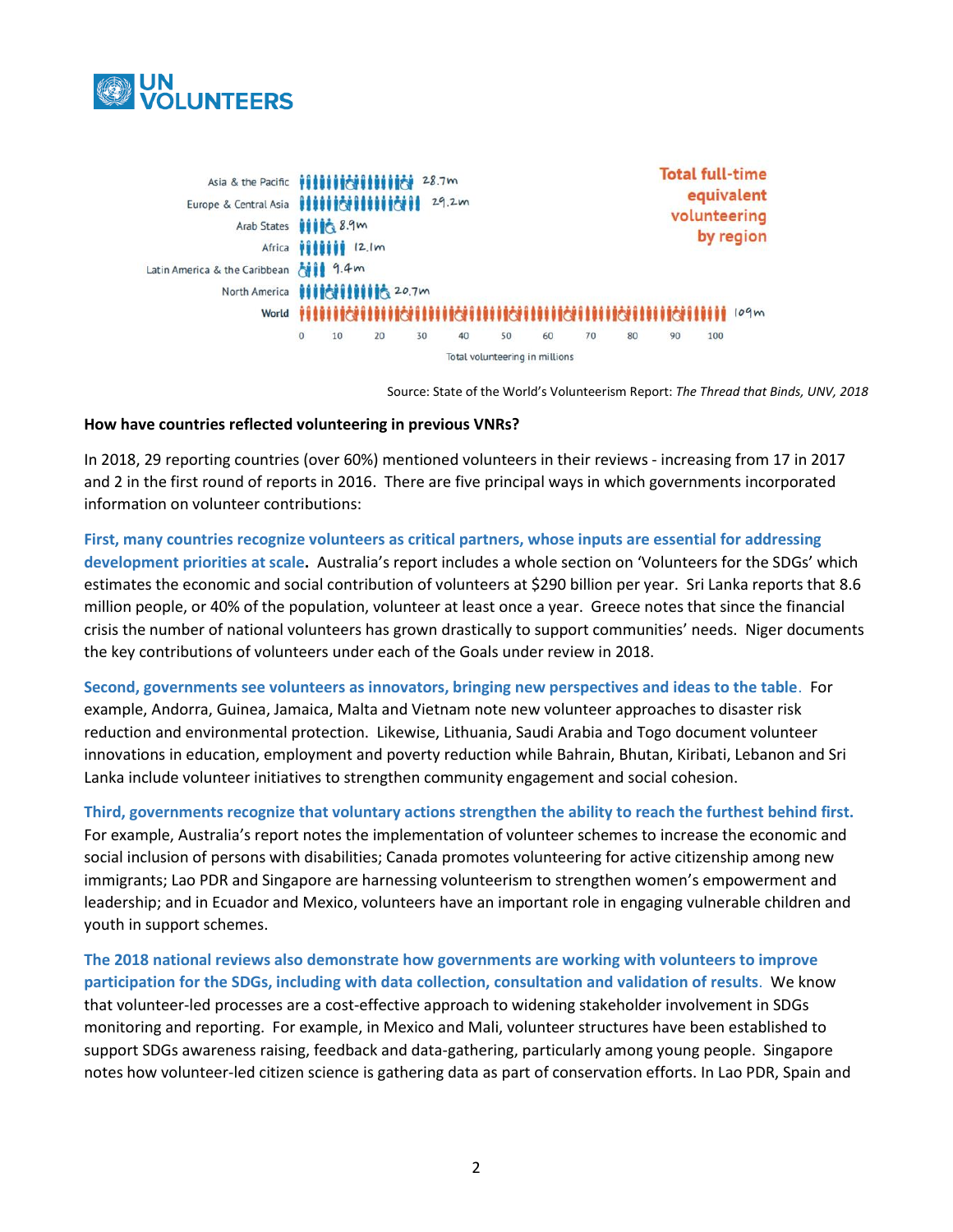

Sri Lanka, volunteer organizations and platforms supported consultation and feedback processes for the 2018 national reviews, including stakeholder workshops and online and onsite consultations to address data gaps.

**Finally, several Member States highlight the value of volunteering as part of international cooperation, including South-South Cooperation.** For example, Togo has established the International Reciprocal Volunteering (VIR) mechanism for cooperation with other African countries and beyond. Australia, Hungary, Ireland and Poland report bilateral and other arrangements for international cooperation through volunteering, as part of joint capacity development for the SDGs.



Source: State of the World's Volunteerism Report: *The Thread that Binds, UNV, 2018*

### **What are some of the tools and approaches that countries can use to integrate volunteering?**

- **Evidence gathering:** Quantitative data from Labour Force Surveys, Time Use Surveys or other research on volunteer inputs; Qualitative National Situation Analyses on volunteering, prepared by Member States under the Plan of Action to Integrate Volunteering; Volunteer sector and academic reports on volunteering.
- **Data collection:** Dissemination of online surveys via UNV's online volunteering roster of 600,000 persons, or other methods. On-the-ground surveys with remote communities to get feedback and inputs to VNRs facilitated through volunteer networks.
- **Consultation and validation:** Stakeholder workshops with volunteers and volunteer-involving organizations, to document initiatives and approaches under specific SDGs; volunteer-led workshops with other target groups for example persons with disabilities, youth not in education and employment, or indigenous groups.
- **Reporting:** UN Volunteers can support research, data analysis and reporting as well as report design and production processes.